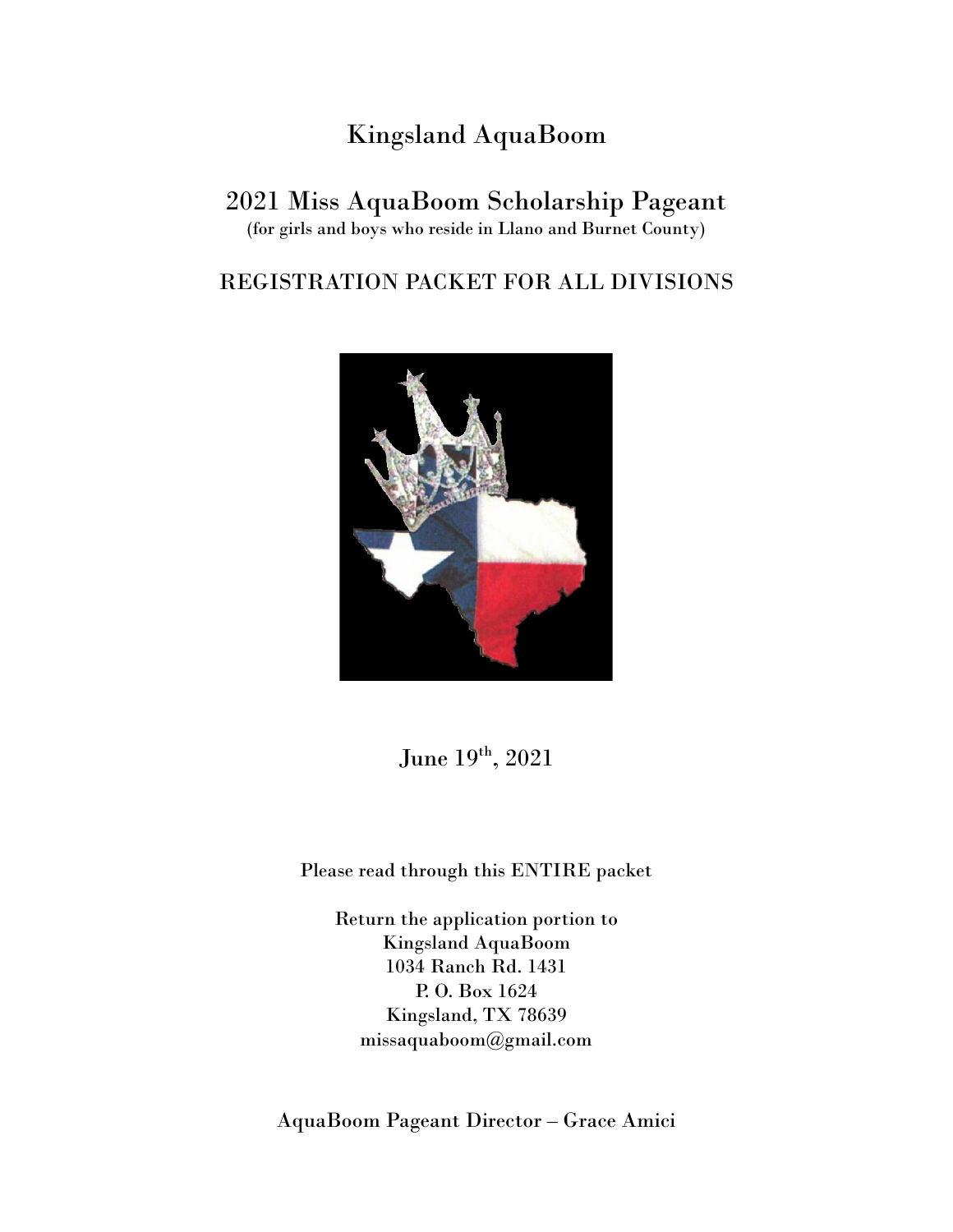## 2021 Miss AquaBoom Scholarship Pageant

Thank you for choosing to participate in the 2021 Miss AquaBoom Scholarship Pageant! The pageant is a fun event for all those who participate; as a contestant, you will experience fun activities, meet new people and find ways to become more involved in your community.

AquaBoom Pageant Director – Grace Amici

## **Age Requirements: June 18 th , 2021 is the cutoff date for all ages**

Teeny Tiny Miss – Contestants must be between the ages of 2 and 3 by June 18th, 2021 Tiny Miss – Contestants must be between the ages of 4 and 5 by June 18th, 2021 Little Miss – Contestants must be between the ages of 6 thru 8 by June 18th, 2021 Little Mister – **Male** Contestant must be between the ages of 2 thru 5 by June 18th, 2021 Young Miss – Contestants must be between the ages of 9 thru 10 by June 18th, 2021 Tween Miss – Contestants must be between the ages of 11 thru 12 by June 18th, 2021 Teen Miss – Contestants must be between the ages of 13 thru 15 by June 18th, 2021 Miss Aqua Boom – Contestants must be between the ages of 16 thru 18 by June 18th, 2021

**All contestants must live in either Llano or Burnet County and school age contestants cannot have completed 12th grades as of the pageant date of June 19, 2021. Report cards will be used to establish school enrollment and proof of residence. Other documents will be used in homeschool cases and will be handled on a case-by-case basis.**

**The crowned winner in the Miss AquaBoom Scholarship Pageant will be awarded a scholarship in the amount of \$5,000. The winners of Teeny Tiny Miss, Tiny Miss, Little Miss, Little Mister, Young Miss, Tween Miss and Teen Miss will be awarded cash. All scholarship/cash prizes will be distributed upon successful completion of their reign.**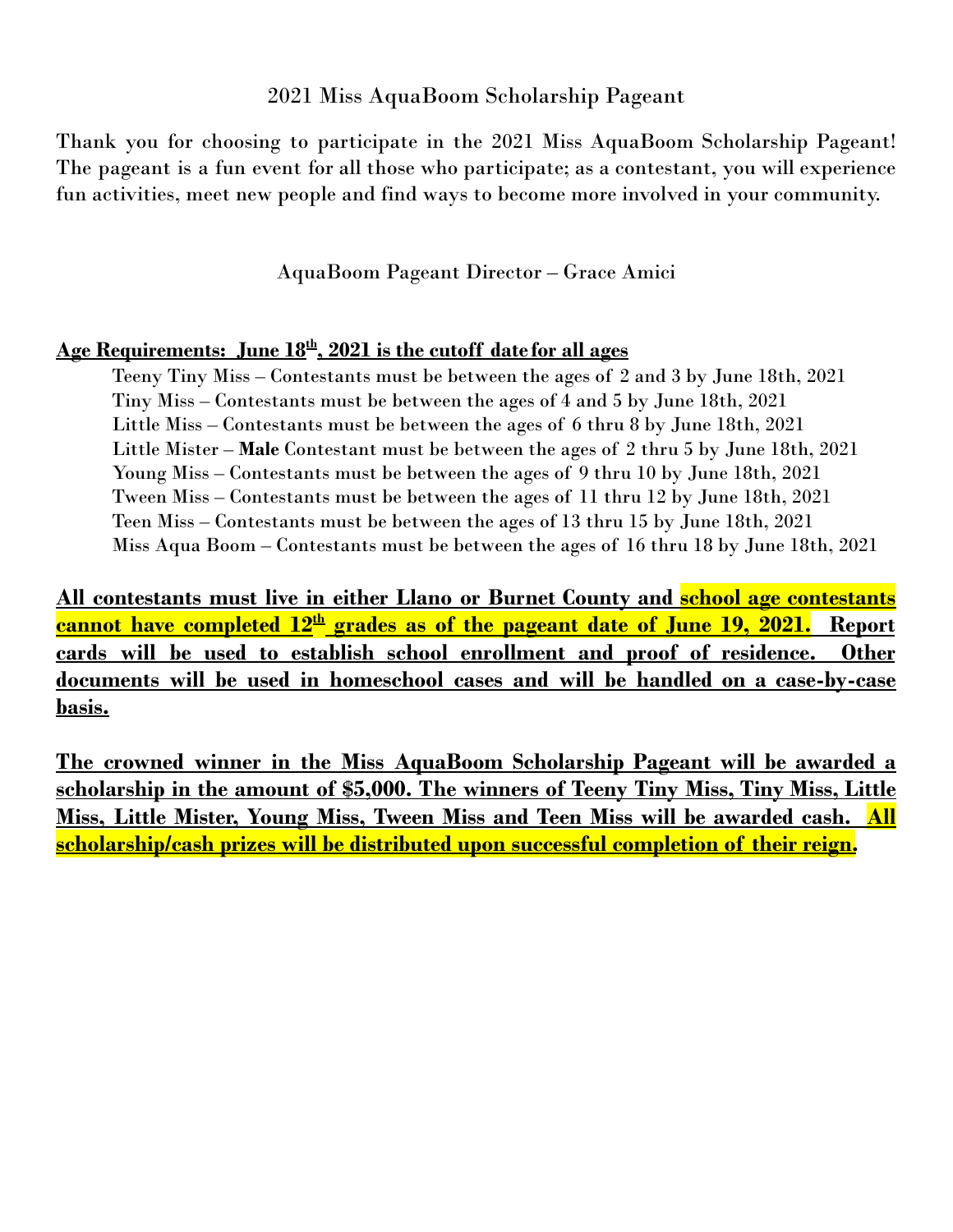# **Competition Procedures**

## **Teeny Tiny Miss:**

Each contestant will compete and be scored in the following categories:

- 1. Casual Wear 60% of score Each contestant will be required to model in a casual outfit; parents, you are welcome to walk with your child during their time on stage.
- 2. Dressy Wear  $50\%$  of score Each contestant will be required to model in a dressy dress, example: Easter Dress or Church Dress.

## **Tiny Miss, Little Miss / Mister, Young Miss and Tween Miss:**

Each contestant will compete and be scored in the following categories:

- 1. On stage question 20% of score Each contestant will be asked an age appropriate question on stage. Ideas of what may be asked will be discussed in advance.
- 2. Casual Wear  $40\%$  of score Each contestant will be required to model in a casual outfit. Shorts and skirts must be an appropriate length determined by the pageant director.
- 3. Dressy Wear  $40\%$  of score Each contestant will be required to model in a dressy outfit, example: Easter or Church Outfit. Dresses must be an appropriate length determined by the pageant director.

For modeling, the judges will consider the child's age as they look at:

- Poise walking, turning, standing, coordination and grace
- Personality attitude, confidence, energy and smile
- Appearance hair, dress, make-up (not too much, please) accessories (shoes, jewelry, fingernails, hair ornaments etc) *The judges will not be judging the quality of clothing but how it is put together and how the child looks.*

### **Competition Procedures for Teen Miss and Miss Aqua Boom**

Each contestant will compete and be scored in the following categories:

- 1. Formal Wear 20% of score Each contestant will be required to model in a formal dress. Please choose a dress that is age appropriate, nothing too revealing or "sexy". Dresses must be an appropriate length determined by the pageant director and approved by the pageant director.
- 2. Casual Wear 20% of score Each contestant will be required to model in a casual outfit. This can be anything from shorts to a dress. Just remember, nothing too revealing or "sexy". Shorts and skirts must be an appropriate length determined by the pageant director and approved by the pageant director.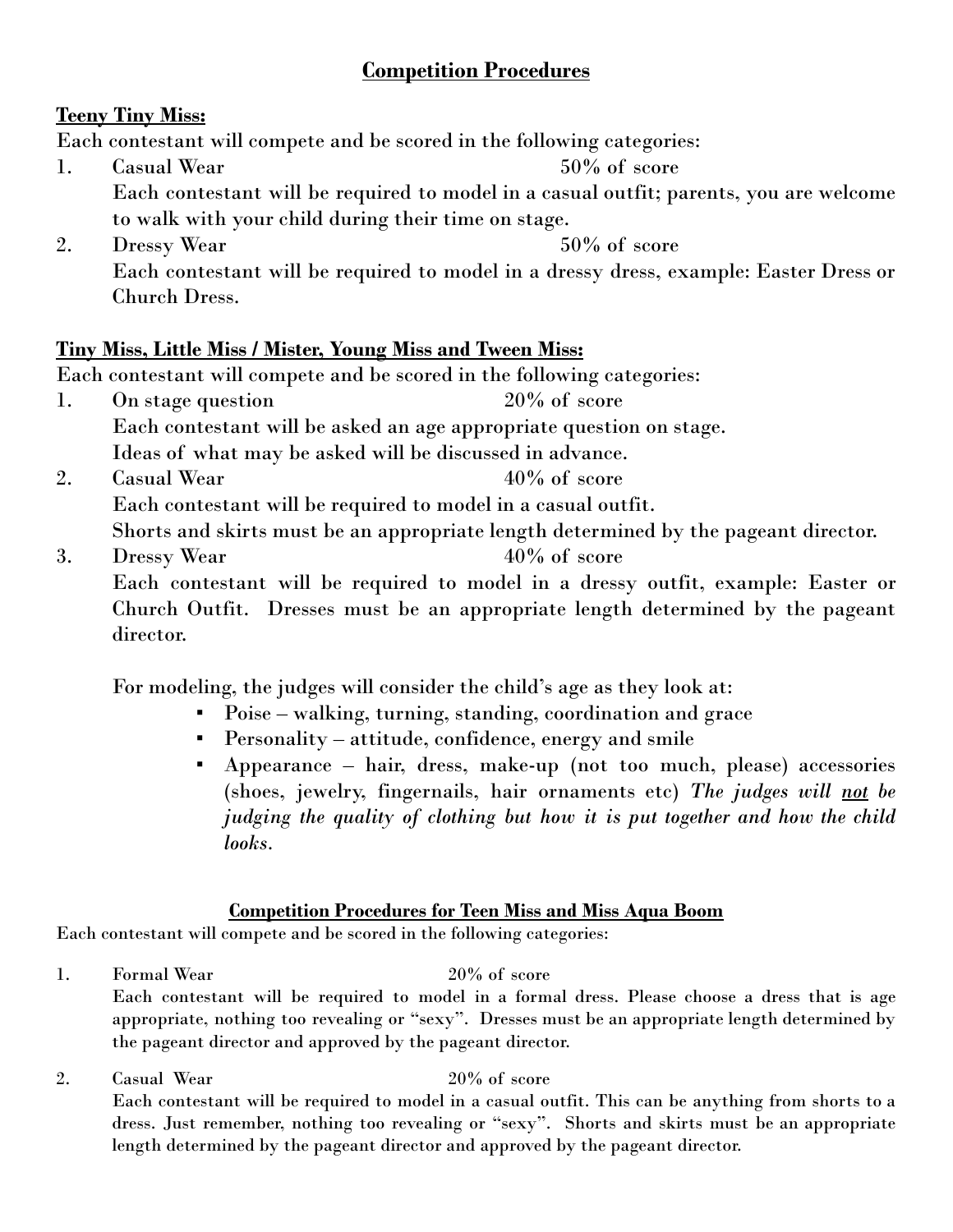3. Interview 20% of score

Each contestant will be interviewed by the judges. Contestants will be judged on their ability to communicate effectively in the interview. Please wear your Aqua Boom shirt and any bottoms you want. Shorts and skirts must be no more than 6 inches above the knee and approved by the pageant director.

4. Essay  $10\%$  of score

Essay: Contestants will write an essay of no more than 500 words. The essay category will be judged on appropriateness for age level, grammar, spelling, sincerity, neatness, content and overall understanding of the question. Essays will be judged in advance; the judges will not see the names of contestants. Essay topics will be handed out closer to time.

5. Participation 10% of score

All contestants are expected to participate in the practices and activities in the days leading up to the pageant. Contestants are also expected to help with the pageant set up and clean up, 6 hours minimum requested for set up. A point system has been assigned to the expected activities and you will be given a calendar of required dates and their point values. Excused absences will be allowed on a case-by-case basis and are at the sole discretion of the director. **Remember, this is your pageant.**

6. On Stage Question 10% of score

Each contestant will be asked to answer a question on stage. Ideas of what may be asked will be discussed in advance.

For modeling, the judges will be looking at:

Poise – walking, turning, standing, coordination and grace

Personality – attitude, confidence, energy and smile

Appearance – hair, dress, make-up (not too much, please) accessories (shoes, jewelry, fingernails, hair ornaments etc)

7. Talent  $10\%$  of score

The talent competition for Tween Miss, Teen Miss and Miss AquaBoom is **required** and will be held Saturday evening during the pageant. Your talent can be **anything** you choose. Song, dance, instrument, tumbling, monolog, art, etc. Please see the pageant director if you need ideas.

Teen and Miss Divisions will also be required to sell 25 Sea Doo raffle tickets for the Aqua Boom Celebration. Cost for tickets are as following  $-1$  ticket for \$5 or 5 tickets for \$20. The girl in each division who sells the most raffle tickets will get 10% of their total sells.

## **Optional competition:**

Photogenic (for all girls) \$20 – All pictures will be taken by the official pageant photographer. One will be chosen by the contestant and or her parent for each category. The girls will be judged by separate judges in advance of the pageant. There will be a winner for Prettiest Hair, Prettiest Smile, Prettiest Eyes and Miss Photogenic in each division. Since there are generally not enough boys, this competition will not be open to that division. First, second and third awards will be given.

Talent (For Teeny Tiny, Tiny, Little, and Young Miss only) \$15 – For those interested a talent competition will be held the Thursday evening prior to the pageant. The girls will be judged by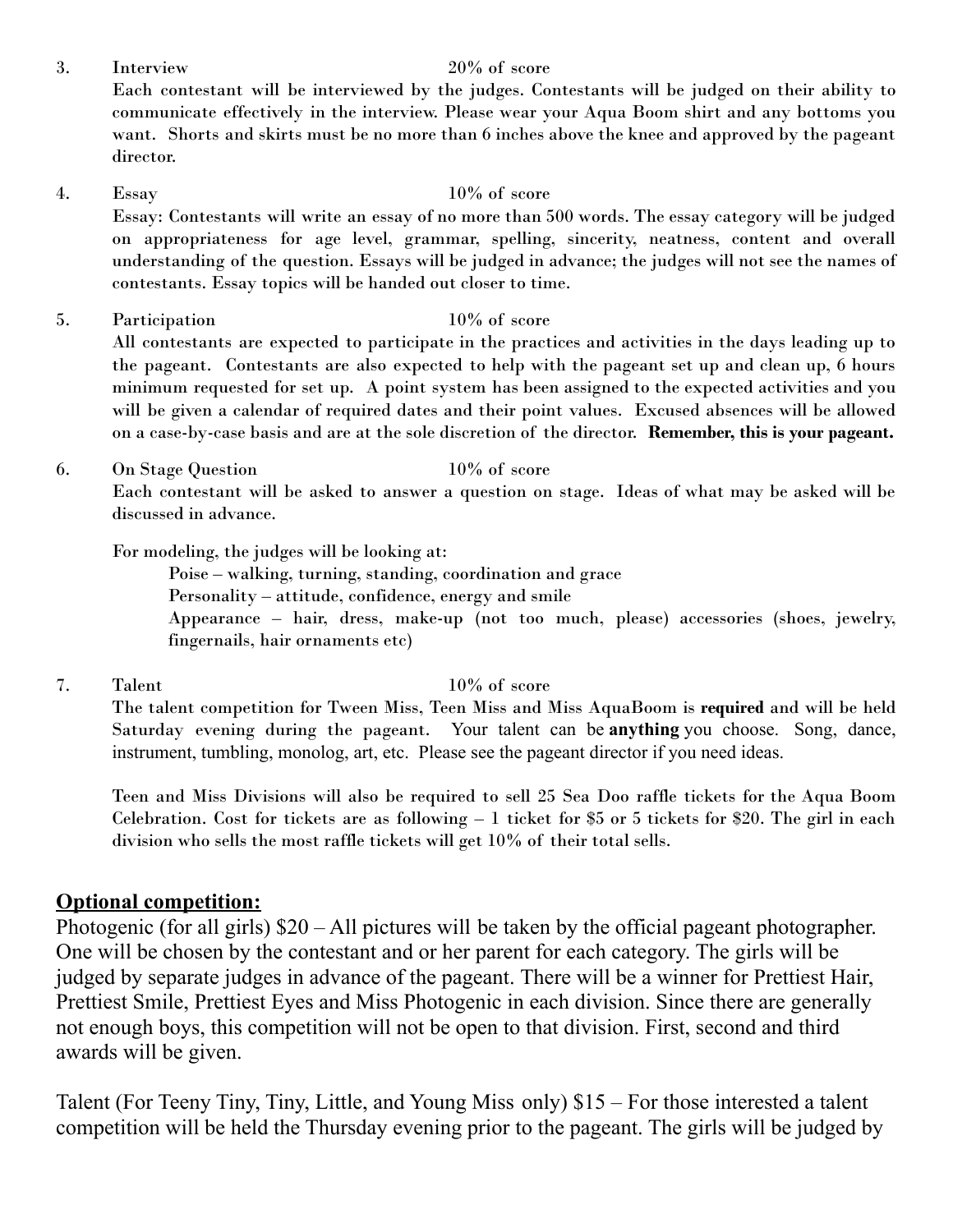separate judges. First, second and third awards will be given. Goal is to have at least three girls interested in a division to hold the competition in that division.

#### **In the event of a tie**:

Teeny Tiny, Tiny, Little and Young: The judges will look to the dressy wear score, if a winner still cannot be determined the judges will look at the casual wear score.

Tween Miss, Teen Miss and Miss: The judges will look to the interview score, if a winner still cannot be determined the judges will look at the essay score.

#### **Sponsor advertising for Tween Miss, Teen Miss and Miss AquaBoom in the Pageant Program**:

Each contestant in the Tween Miss, Teen Miss and Miss Aqua Boom competition will be featured on a full page in the Pageant Program. **Program photos must be turned in with your registration form**. Each Tween Miss, Teen Miss and Miss Aqua Boom contestant will need to find a business, family member or friend to sponsor this page with a contribution of \$50, made payable to *Kingsland AquaBoom*. Each page will have a head shot of the contestant, information about them and information about the sponsor and must be turned in with registration form. Please turn in sponsor information with registration form!

#### **Opening Dance Number:**

Miss, Teen Miss, Tween Miss, and Young Miss contestants will perform a dance number to be done at the opening of the first pageant, at 12pm. Outfits for the dance number will be: Aqua Boom shirt, red, blue or denim shorts and shoes of your choice. <mark>Dance rehearsal schedule will be issued at the May 23 informational</mark> meeting.

 $\Box$  $\Box$  $\Box$  $\Box$  $\Box$  $\Box$  $\Box$  $\Box$  $\Box$  $\Box$  $\Box$  $\Box$  $\Box$  $\Box$ 

Contact information for Director:

Grace Amici – 325-248-5298 [missaquaboom@gmail.com](mailto:missaquaboom@gmail.com)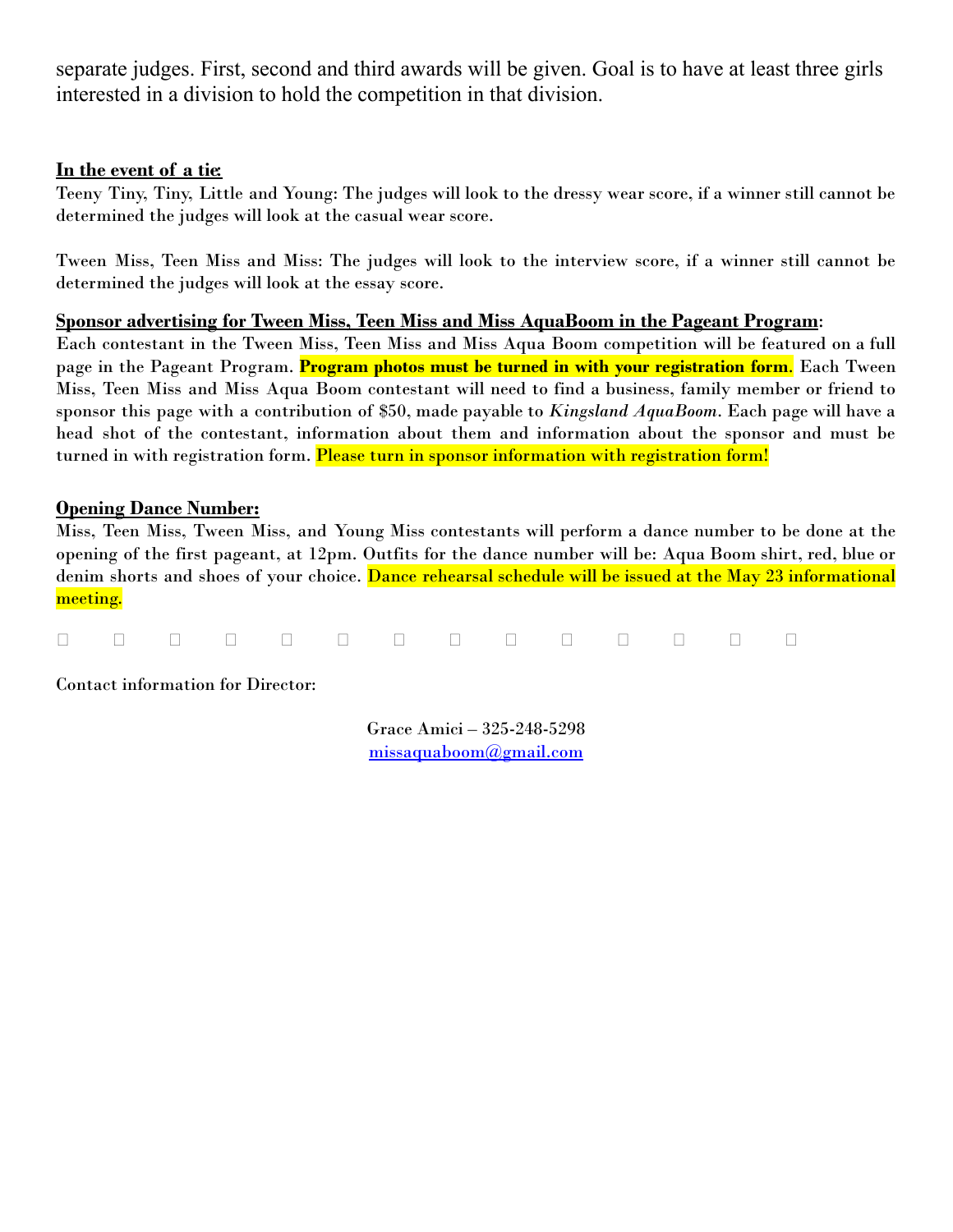# Important Pageant Dates

| May 23rd, 2021  | Deadline for pageant registration. All program pictures, information                                                                                                                                                                                                                                                                                                              |  |
|-----------------|-----------------------------------------------------------------------------------------------------------------------------------------------------------------------------------------------------------------------------------------------------------------------------------------------------------------------------------------------------------------------------------|--|
|                 | sheets, sponsor logo and money must be turned in.                                                                                                                                                                                                                                                                                                                                 |  |
| May 23rd, 2021  | Information meeting, everyone needs to attend! There are several changes this<br>year that will be discussed; pageant schedule, dance rehearsal schedule, and<br>commitment schedule for the year will be handed out and discussed.<br><b>Kingsland AquaBoom Office</b><br>Location:<br>2:30pm for Teeny Tiny, Tiny, Little and Young<br>Time:<br>4:00pm for Tween, Teen and Miss |  |
| May 26-27, 2021 | Official photos with pageant photographer. Times will be assigned by the                                                                                                                                                                                                                                                                                                          |  |
|                 | photographer at the May 23rd meeting. (Make-up day, June 1)                                                                                                                                                                                                                                                                                                                       |  |
| June 1, 2021    | 5:00-7:00p Dance rehearsal for Young, Tween, Teen and Miss, LOCATION TO<br><b>BE ANNOUNCED</b>                                                                                                                                                                                                                                                                                    |  |
| June 3, 2021    | Written essay to be completed at $@$ 5:00PM at a location to be announced.                                                                                                                                                                                                                                                                                                        |  |
|                 | Deadline to turn in report card for the Academic Excellence Award.                                                                                                                                                                                                                                                                                                                |  |
| June 8, 2019    | 5:00-7:00p Dance rehearsal for Young, Tween, Teen and Miss, at location to be<br>announced.                                                                                                                                                                                                                                                                                       |  |
| June 15, 2021   | 5:00-7:00p Dance rehearsal for Young, Tween, Teen and Miss, at location to be<br>announced.                                                                                                                                                                                                                                                                                       |  |
| June 17, 2021   | Reception for Tween Miss, Teen Miss and Miss Aqua Boom contestants, no<br>parents or guardians; from 2pm to 4pm. (official invitation to follow)                                                                                                                                                                                                                                  |  |
| June 17, 2021   | All ticket sales due. (Any sales turned in after this date will NOT be counted.)                                                                                                                                                                                                                                                                                                  |  |
| June 17, 2021   | <b>Optional Talent Competition 6:00PM</b>                                                                                                                                                                                                                                                                                                                                         |  |
| June 18, 2021   | Setup for the pageant and rehearsal - all Tween Miss, Teen Miss and Miss                                                                                                                                                                                                                                                                                                          |  |
|                 | Contestants are expected to help with set up, this is part of your overall score.                                                                                                                                                                                                                                                                                                 |  |
|                 | 9am to 6pm (hopefully we will be finished earlier)<br>Time:                                                                                                                                                                                                                                                                                                                       |  |
|                 | TO BE ANNOUNCED<br>Location:                                                                                                                                                                                                                                                                                                                                                      |  |
| June 18, 2021   | Pageant rehearsal. This will be your chance to walk the stage, practice your                                                                                                                                                                                                                                                                                                      |  |
|                 | talent, talk on the microphone etc. Time will be announced                                                                                                                                                                                                                                                                                                                        |  |
| June 19, 2021   | Interviews with judges for Teen Miss and Miss Aqua Boom                                                                                                                                                                                                                                                                                                                           |  |
|                 | Time:<br>starting at 1:15pm                                                                                                                                                                                                                                                                                                                                                       |  |
|                 | Location:<br>Kingsland AquaBoom building                                                                                                                                                                                                                                                                                                                                          |  |
| June 19, 2021   | Miss Aqua Boom Scholarship Pageant                                                                                                                                                                                                                                                                                                                                                |  |
|                 | TO BE DETERMINED<br>Location:                                                                                                                                                                                                                                                                                                                                                     |  |
|                 | Teeny Tiny Miss / Tiny Miss / Little Miss / Mister and Young Miss Pageants<br>1:00PM<br>Time:                                                                                                                                                                                                                                                                                     |  |
|                 | 4:30PM-6:00PM<br><b>Miss Tween AquaBoom Pageant</b>                                                                                                                                                                                                                                                                                                                               |  |
|                 | <b>Miss Teen AquaBoom Pageant</b><br>6:00PM-8:00PM                                                                                                                                                                                                                                                                                                                                |  |
|                 | <b>Miss AquaBoom Scholarship Pageant</b><br>8:00PM                                                                                                                                                                                                                                                                                                                                |  |
| <b>TBD</b>      | Planning Meeting with ALL CROWNS to coordinate upcoming AquaBoom activities                                                                                                                                                                                                                                                                                                       |  |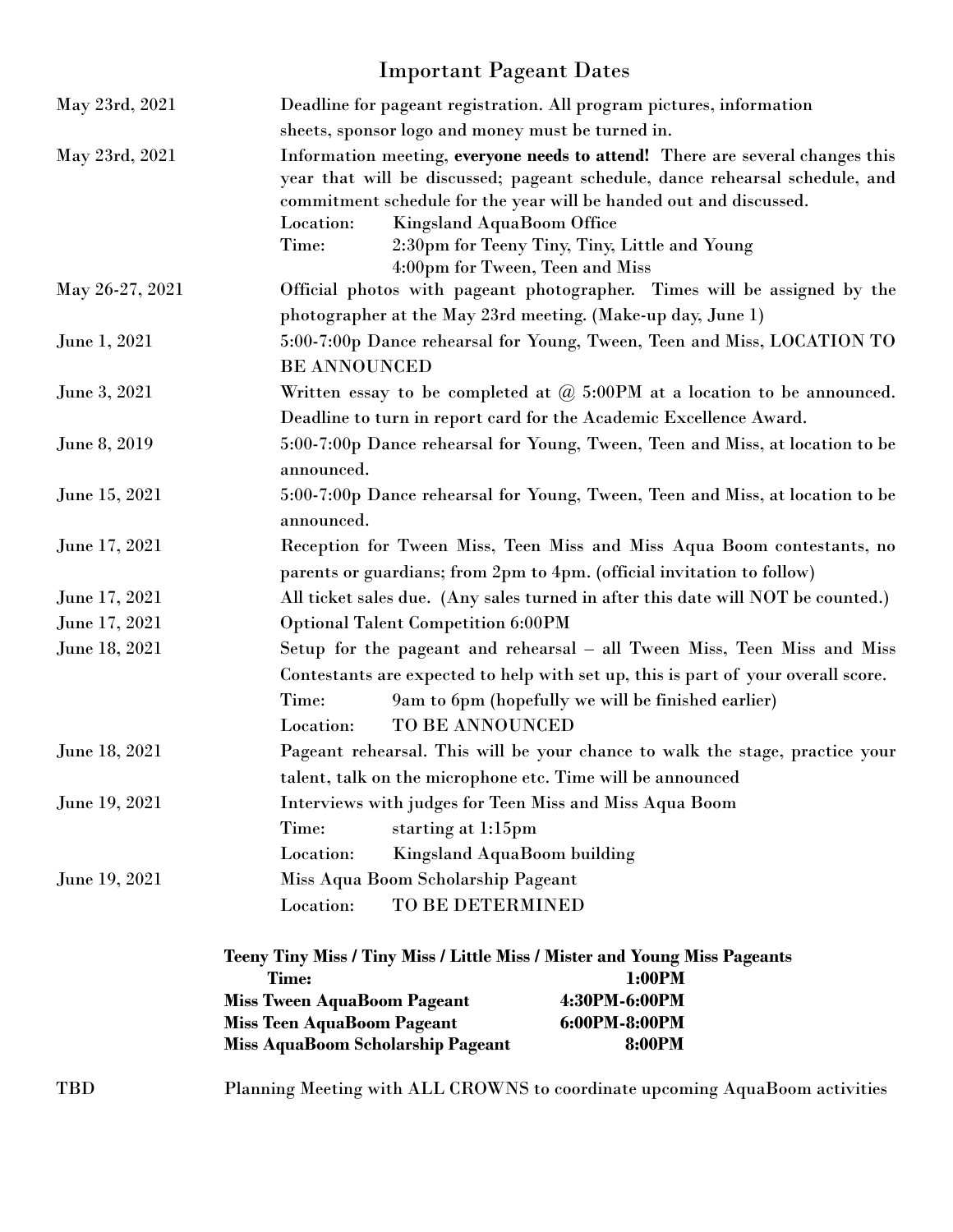## **Eligibility Certificate for all Miss AquaBoom Divisions**

To be eligible to participate in the 2021 Aqua Boom Scholarship Pageant, the following **must** be agreed to:

- I agree to help with set up and clean up, before and after the pageant.
- I am a single female who has never been married nor pregnant.
- I am a resident of Llano or Burnet County and am currentlyenrolled in 12 th grade or below (or the homeschool equivalent) as of the pageant date of June 19, 2021.
- I am of the appropriate age for the title I am competingfor.
- I understand that I may not compete in a division that I have already won the title for.
- I currently have a grade average of 70% or betterin all classes. If crowned, I will maintain a gradeaverage of 70% or better; if my grades fall below 70% I understandthat I will be unable to participate until my grades are brought back up and must do so prior to the next grade reporting period. Failure to do so may result in a loss of title and/or awards.
- I will serve the title I win until my successor is selected and appointed. (until the next AquaBoom pageant)
- I will make myself available for designated events and parades throughout the year. I have been provided with a list of anticipated activities and understand I will beexpected to participate in at least 75% of the plannedactivities. Failure to do so will result in a review of my titleand could result in forfeiture of my title. 3 consecutiveabsences will automatically result in a review of my title.
- I give permission for my likeness to be replicated in any media form as consented by Kingsland AquaBoom at its sole discretion.
- I will not smoke, drink alcohol, use drugs, curse or exhibit behavior unbefitting a young lady.
- I have never been convicted of a felony.
- I agree that as a winner I am on a one-year probationary period and that the tiaras, sashes and prizes are the express property of the Miss Aqua Boom Pageant andwill be released upon successful completion of theyear (or until the next Aqua Boom Pageant).
- As a contestant, I will attend all practices (if you cannot attend please contact the director with an explanation).
- I will conduct myself as a young lady. This includestime spent in the classroom, on the campus and in the community. (If, for any reason, disciplinary action is taken by a school official you will lose your title and name association with the Pageant. Disciplinary action includes expulsion or action which would separate you from your peers.) This also includes your time during the AquaBoom pageant process. Displays of unlady-like, unsportsmanship-like, or general ill behavior at any time during or after the pageant could result in immediate forfeiture of any titles or prizes you are awardedand could also result in a ban of your participationin any future Miss AquaBoom Pageant. Behavior issues will be reviewed by a panel comprised of the Pageant Director, the AquaBoom President and a member of the AquaBoom ScholarshipTrust Board of Directors. Their decision will be final and binding.
- I understand and agree to the following:
	- o Pregnancy may be cause for losing my title.
	- o Illegal drug use may be cause for losing my title.
	- o Any action taken against me by legal authorities may be cause for losing my title.
	- o Inappropriate activities and posting on the Internet may also be cause for losing my title. (Please be careful what you post on Facebook, Twitter etc.)
	- o I must disclose any and all social media profiles and will allow the pageant director and/or a Kingsland AquaBoom representative to monitor them.

#### **I understand that failure to follow the above eligibility requirements will result in the loss of crown and title. Each title holderwill then move up to next position.**

| Address |  |
|---------|--|
|         |  |
|         |  |
|         |  |
|         |  |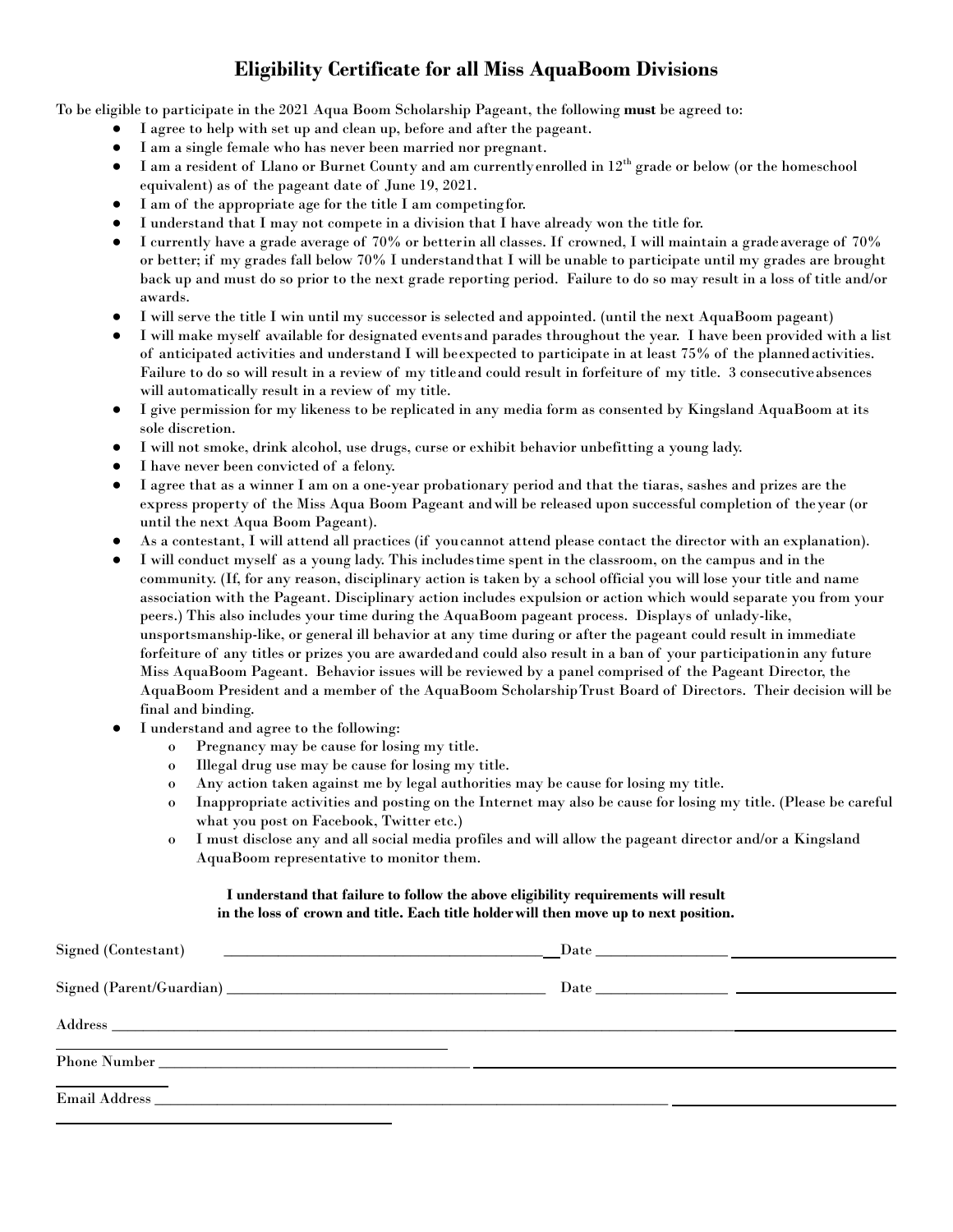# 2021 Miss Aqua Boom Scholarship Pageants Official Application

Deadline for entries is May 23, 2021

| (as you wish it shown in the program)            |                                                                                                                                                                                     |                                      |
|--------------------------------------------------|-------------------------------------------------------------------------------------------------------------------------------------------------------------------------------------|--------------------------------------|
|                                                  |                                                                                                                                                                                     |                                      |
|                                                  |                                                                                                                                                                                     |                                      |
|                                                  |                                                                                                                                                                                     |                                      |
|                                                  |                                                                                                                                                                                     |                                      |
|                                                  |                                                                                                                                                                                     |                                      |
|                                                  |                                                                                                                                                                                     |                                      |
|                                                  | Shirt Size (circle one): 2T 2-4 6-8 10-12 14-16 or Adult sizes:                                                                                                                     | med<br>large<br>sm                   |
| <b>Pageant Division:</b>                         | Teeny Tiny Miss / 2-3 years<br>Tiny Miss / 4-5 years<br>Little Miss / 6-8 years<br>Little Mister / 2-5 years<br><b>Example 10 Young Miss / 9-10 years</b>                           | \$50<br>\$50<br>\$50<br>\$50<br>\$50 |
|                                                  | Miss Teen / 11-12 years<br>Miss Teen / 13-15 years<br>Miss Aqua Boom / 16-18 years<br>(entry fee includes an Aqua Boom shirt)                                                       | \$65<br>\$65<br>\$65                 |
| OPTIONAL COMPETITIONS:                           |                                                                                                                                                                                     |                                      |
| I am interested in participating in: _____Talent |                                                                                                                                                                                     | \$15                                 |
|                                                  | (Teeny Tiny, Tiny, Little & Young only. Tween, Teen and Miss Talent is included in entry fee)                                                                                       |                                      |
|                                                  | Photogenic                                                                                                                                                                          | \$20                                 |
|                                                  |                                                                                                                                                                                     |                                      |
| <b>Parent or Guardian:</b>                       | Return entry form, contestant information sheet and your entry fee (make checks payable to Kingsland<br>AquaBoom) to Timmons Insurance Agency, 425 RR 2900, Kingsland, Texas 78639. |                                      |

\$5 of your registration will be refunded to anyonewho helps with cleaning up after the pageant.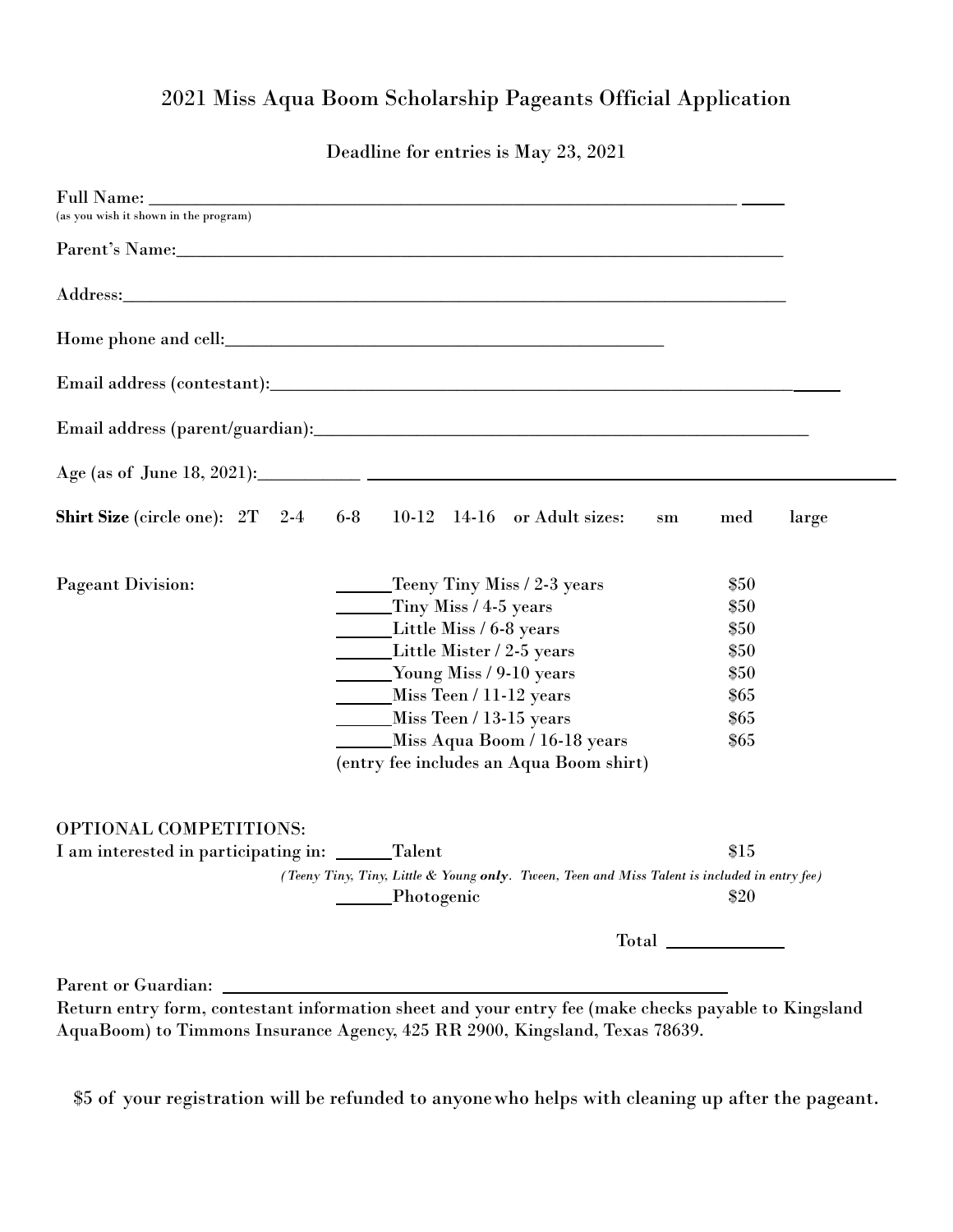# **Contestant Information**

(Not all questions may pertain to your child)

| (as you wish it listed in program)                       |  |
|----------------------------------------------------------|--|
| Shirt Size                                               |  |
|                                                          |  |
| School Clubs / Organizations/Extra-Curricular Activities |  |
|                                                          |  |
|                                                          |  |
| Interests / Hobbies                                      |  |
|                                                          |  |
|                                                          |  |
| Other                                                    |  |
|                                                          |  |
|                                                          |  |
| Family                                                   |  |
|                                                          |  |
|                                                          |  |
| <b>Your Favorites</b>                                    |  |
|                                                          |  |
|                                                          |  |
|                                                          |  |
|                                                          |  |
|                                                          |  |
|                                                          |  |
|                                                          |  |
|                                                          |  |
| Anything else you would like to share:                   |  |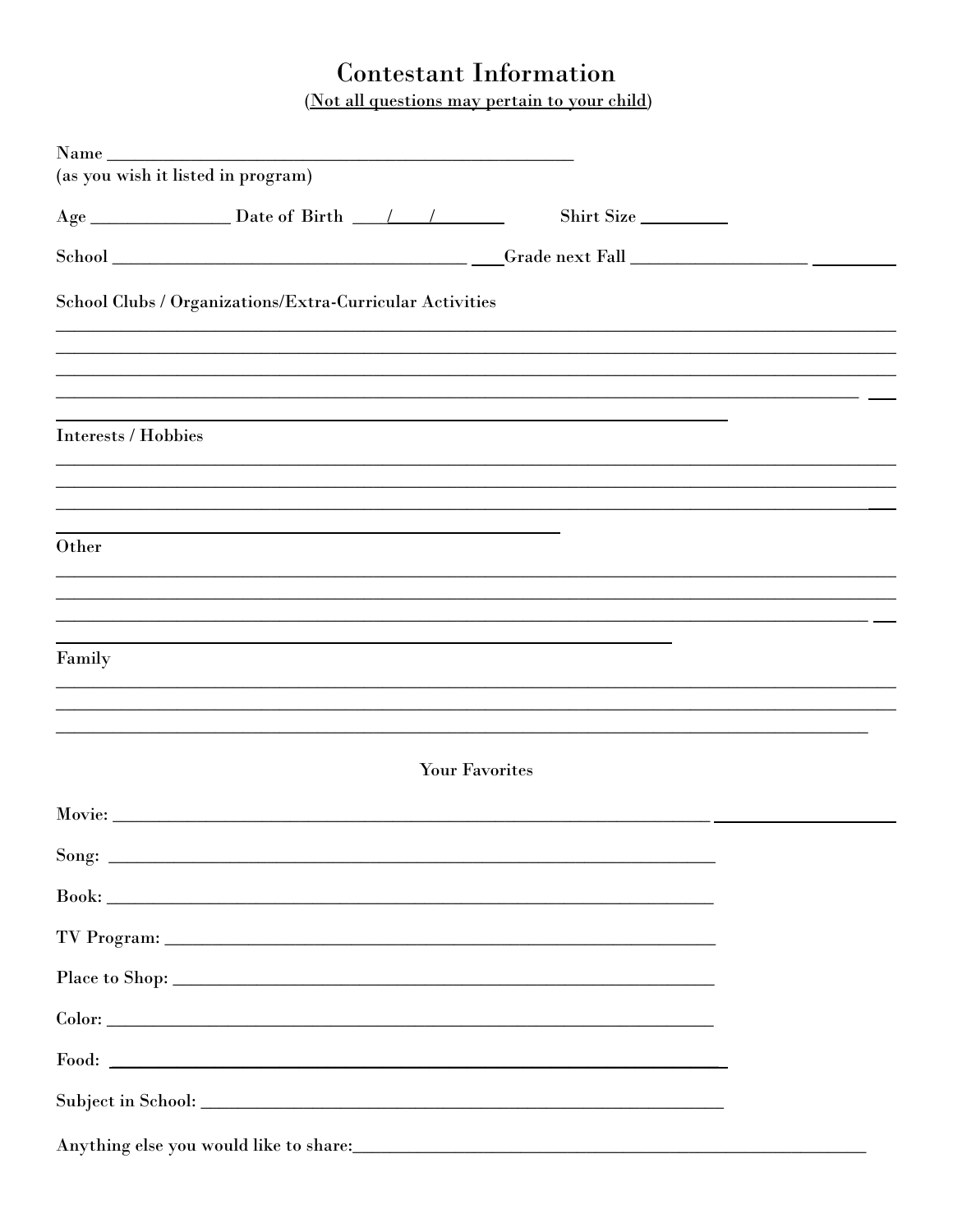### **Teen and Miss Divisions**

Short write up about yourself for the program. You can include your name, where you were born, where you go to school, your birthday, any organizations or activities you are involved with. This may be edited to fit the space.

Photo:

Sponsor: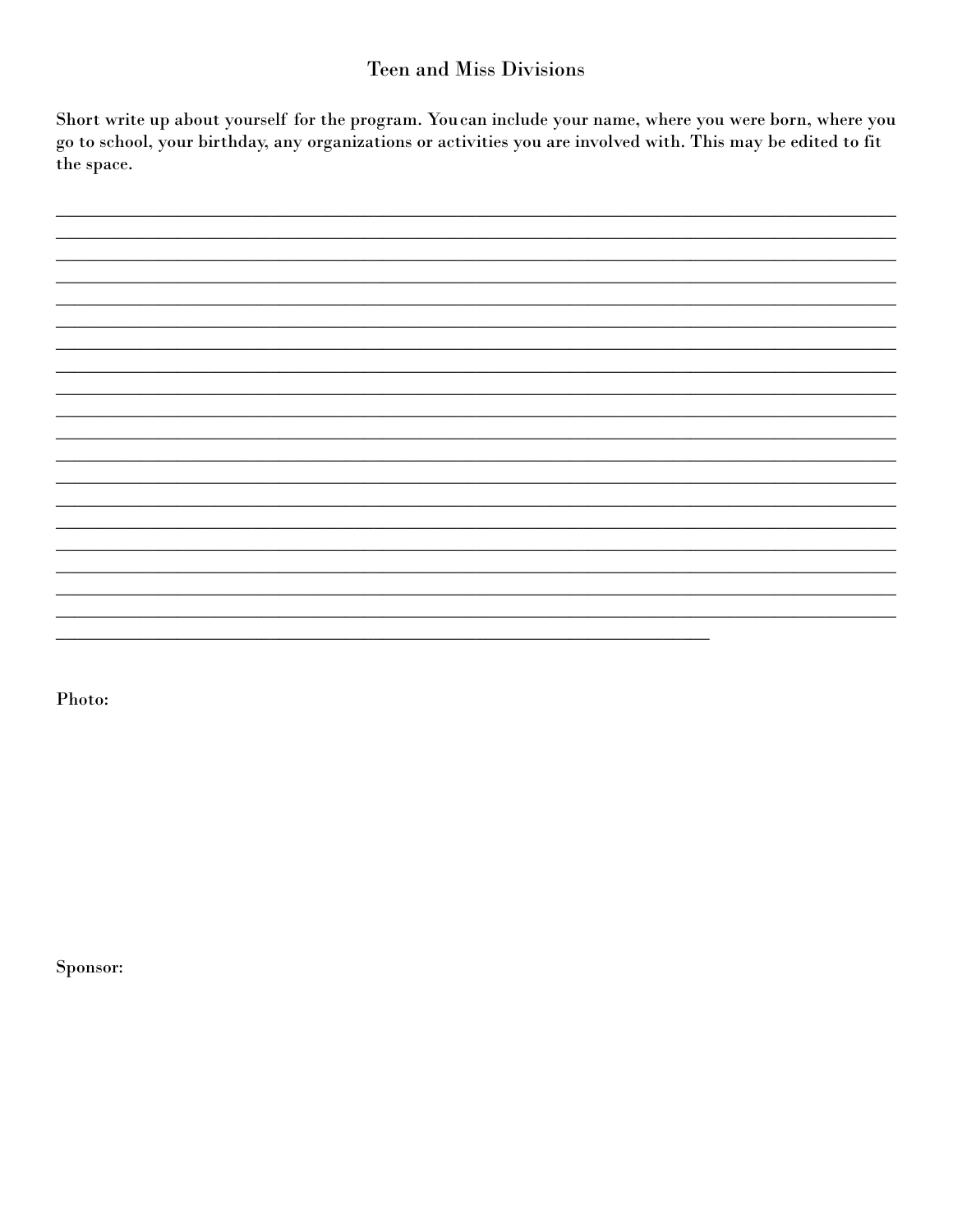# 2021 AquaBoom Activities

#### THINGS TO REMEMBER:

- It will be HOT HOT HOT! We will have water available at all locations, please stay hydrated! Wear sunscreen and comfortable shoes.
- Not all crowns will work every event or location. We will stagger and assign shifts so that the girls can take breaks. The youngest crowns may make appearances when and where they can, but please don't let your little one get overheated.
- When you are in crown and sash, you are an official representative of AquaBoom and the most visible. You will be expected to behave like the young ladies you are. Absolutely no profanity, vulgar gestures, etc. You will be polite and respectful. Please use your manners. Phones will be allowed for minimal and necessary communication purposes only. Continuous and/or unnecessary phone use that interferes with your duties as a AquaBoom representative will not be tolerated. Shorts and skirts must be an age appropriate and modest length. No cut offs. Tops and bottoms must not be see-through with no rips, tears, holes, etc. Bathing suits need to be modest, with a cover up.
- A lot of eyes will be on you and you will be asked for pictures continuously, especially from smaller children. If you do not wish to have your picture taken, please be polite when declining. **If anyone makes you uncomfortable, immediately go to the main tent and let your director or someone in authority know.**

#### **JUNE 27**

Help at the Patriotic Dinner at First Baptist Church 3pm-6pm. We will stagger shifts. DRESS: AquaBoom Tshirt and shorts or jeans, sash and crown.

#### **JULY 2**

Tween, Teen and Miss (all crowns) help at the Golf Tournament at Legends Golf Course 8am-3pm. This will be a fun activity. We will stagger shifts where help is needed most - you are not expected to be there all 7 hours. DRESS: AquaBoom Tshirt and shorts or jeans, sash and crown.

Help work AquaBoom and Chamber of Commerce tables at Street Dance. Dance is from 8 – 11:30. All Young, Tween, Teen and Miss crowns can help, but it is important that the Queens be there to represent AquaBoom. The younger crowns can make appearances as they are able. This will also be a fun activity. DRESS: AquaBoom Tshirt and shorts or jeans, sash and crown OR COORDINATED OUTFITS.

#### **JULY 4**

THIS WILL BE A VERY BUSY DAY!! PLEASE GET PLENTY OF REST THE NIGHT BEFORE!

MORNING: AquaBoom Parade lineup located at Packsaddle Elementary. This is required for all Queens and Court members but is open to all crowns and contestants. Our floats will be located near Euel Moore and since no cars are allowed in to drop off children it might be best to drop off children at the Euel Moore entrance into the school. PARENTS MAY NOT RIDE ON THE QUEEN'S FLOAT, BUT PARENTS OF YOUNGER QUEENS WILL BE ALLOWED TO RIDE A GOLF CART DIRECTLY IN FRONT OF OR BEHIND THE FLOAT IF NECESSARY. If your child cannot ride the Queen's float without assistance, you may ride with them on the Court's float directly behind. Please be there by 9. Parade starts at 10.

#### **NOT EVERYONE WILL WORK EVERYWHERE. YOU WILL BE ASSIGNED YOUR LOCATION AND SHIFT CLOSER TO TIME.**

AFTERNOON: Help at the Arts And Crafts Show until 5pm. We will stagger shifts where help is needed most. DRESS: AquaBoom Tshirt and shorts or jeans, sash and crown.

EVENING: Help at the AquaBoom booth down by the water at 2900 bridge after the parade. ALL crowns can help, with the younger crowns helping in the earlier hours. This will also be a fun activity. DRESS: AquaBoom Tshirt and shorts or jeans, sash and crown. You will be contacted with a time to be there.

BOAT PARADE: Queens will need to be at the main AquaBoom tent by the 2900 bridge no later than 5:15. Your boat will leave to lead the Boat Parade at 5:30.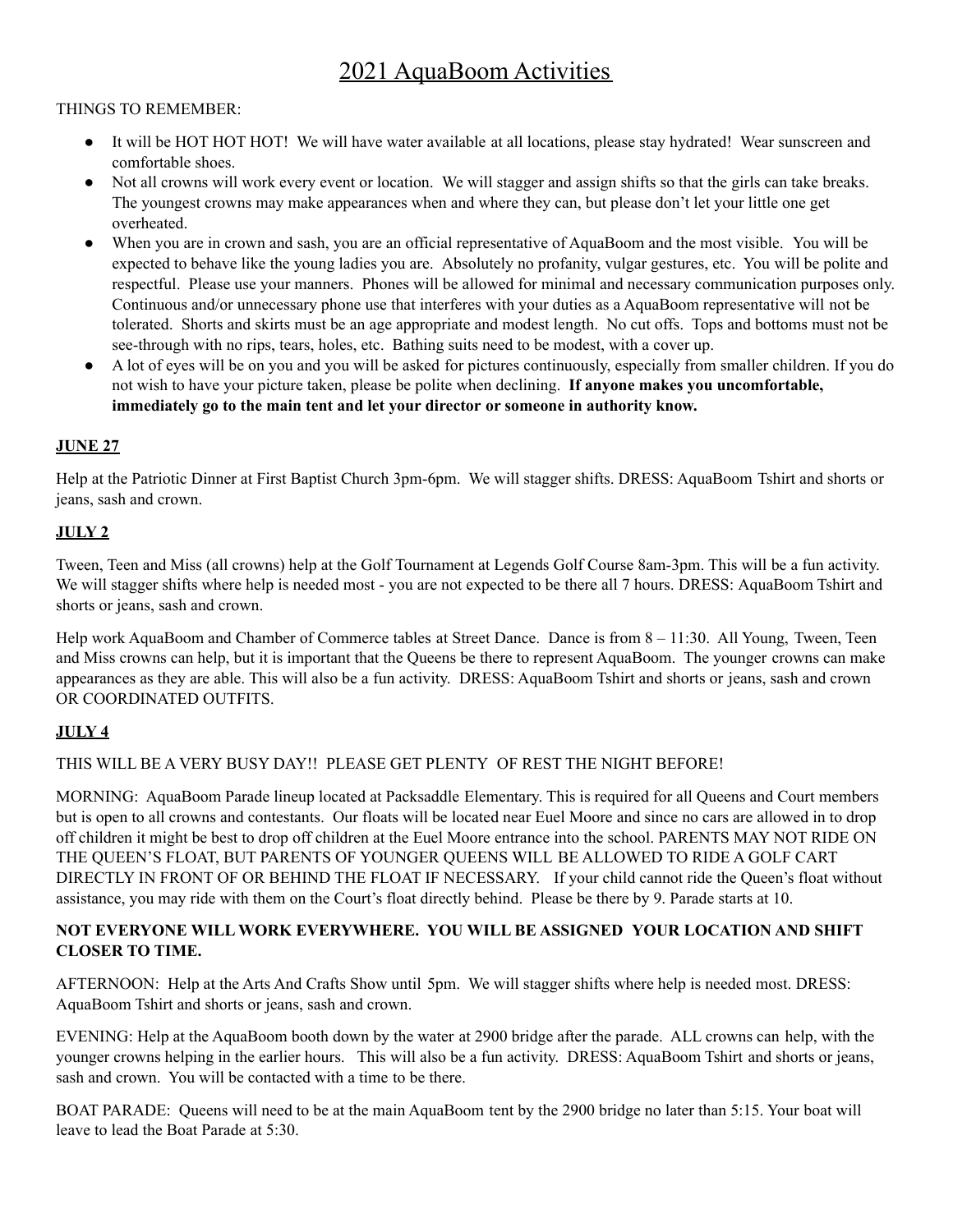# 2021-2022 AquaBoom Queens and Court List of Activities

I will email information as it comes in, **please respond by letting me know if you can participate**. If the Queen is not able to participate it is up to her to contact the Princess or Duchess to see if they can fill in for her. During the hot parade months I suggest wearing the AquaBoom shirts with shorts or something that matches their parade theme – swim suit with cover up is sometimes a good idea so that the girls can stay cool with water guns – the crowd loves this one because the kids can squirt them. Formals are not a good idea because the material holds in the heat. I have had a Queen pass out from heat.

| June 27       | Help at the Patriotic Dinner at First Baptist Church 3pm-6pm. We will stagger shifts. DRESS:                                                                                                            |
|---------------|---------------------------------------------------------------------------------------------------------------------------------------------------------------------------------------------------------|
|               | AquaBoom Tshirt and shorts or jeans, sash and crown.                                                                                                                                                    |
| July 4        | PLEASE SEE ATTACHED LIST FOR DETAILED INFORMATION ON AQUABOOM ACTIVITIES                                                                                                                                |
|               | MORNING: AquaBoom Parade lineup at Packsaddle Elementary. Please be there by 9. Parade starts at<br>10.                                                                                                 |
|               |                                                                                                                                                                                                         |
|               | AFTERNOON: Help at the Arts And Crafts Show until 5pm.<br>EVENING: Help at the AquaBoom booth down by the water at 2900 bridge after the parade, you will be                                            |
|               | contacted with a time to be there. BOAT PARADE: Queens will need to be at the main AquaBoom tent                                                                                                        |
|               | by the 2900 bridge no later than 5:15. Your boat will leave to lead the Boat Parade at 5:30.                                                                                                            |
| July 10       | Spring Ho Parade in Lampasas: lineup assignments start at 8, judging starts at 9 (if not being                                                                                                          |
|               | judged they need to be there by 10:30) parade starts at 11. Check in is located at Ave A and Main Street.                                                                                               |
|               | Times change from year to year, so confirm with the pageant director.                                                                                                                                   |
| July 17       | Marble Falls Rodeo Parade: lineup will be at Johnson Park on Pecan Valley Drive facing north towards                                                                                                    |
|               | downtown. Judging will be from 8:45 to 9:15, (if you don't want to be judged you can get there after                                                                                                    |
|               | 9:15), parade starts at 10. Times change from year to year, so confirm with the pageant director.                                                                                                       |
| August        | (third weekend) Blanco County Fair: judging at 8:30 parade starts at 10. Times change from year to                                                                                                      |
|               | year, so confirm with the pageant director.                                                                                                                                                             |
| September     | Chamber of Commerce Fall Social                                                                                                                                                                         |
|               | Help with Community Park Golf Tournament                                                                                                                                                                |
| October       | Halloween Carnival at Kingsland Community Center. ALL COURT                                                                                                                                             |
| November      | Marble Falls Christmas Light Up Parade in Marble Falls                                                                                                                                                  |
| December      | Assisting with "Pictures with Santa" at the Kingsland Christmas at the Kingsland Community Center.<br><b>ALL COURT</b>                                                                                  |
| December      | Llano Christmas Lighted Parade in Llano                                                                                                                                                                 |
| Jan, Feb, Mar | Winter Texan Dinner (help greet, serve and visit with guest) at <b>Kingsland Community Center</b> –                                                                                                     |
|               | second Tuesday in Jan, Feb and March. (Tween, Teen and Miss)                                                                                                                                            |
| Feb           | Kingsland Chamber of Commerce Awards Banquet                                                                                                                                                            |
|               | (Tween, Teen, Miss)                                                                                                                                                                                     |
| March         |                                                                                                                                                                                                         |
| April         | <b>Bluebonnet Festival Parade in Burnet</b>                                                                                                                                                             |
| June          | (first weekend) Llano Rodeo Parade in Llano                                                                                                                                                             |
| June          | (third weekend) Stonewall Peach JAMboree. (we usually don't do this parade because we are so busy<br>with AquaBoom but I put it on there in case there are enough of you interested and able to attend) |
| June          | AquaBoom Pageant - Assist at Pageant and crown new Queens. ALL COURT                                                                                                                                    |
|               |                                                                                                                                                                                                         |

There may be other activities that will come up during the year but this is a good start!

The Halloween Carnival, Pictures with Santa, Winter Texan Dinners, and Golf Tournament can be attended by all of the Court (Queen, Princess, Duchess)!

Always wear your tiara/crown and sash at all activities unless otherwise instructed.

I do not expect you to do all of these activities, but please plan to do as many as you can, if you are unable to participate *please contact your Princess and then your Duchess to take your place.*